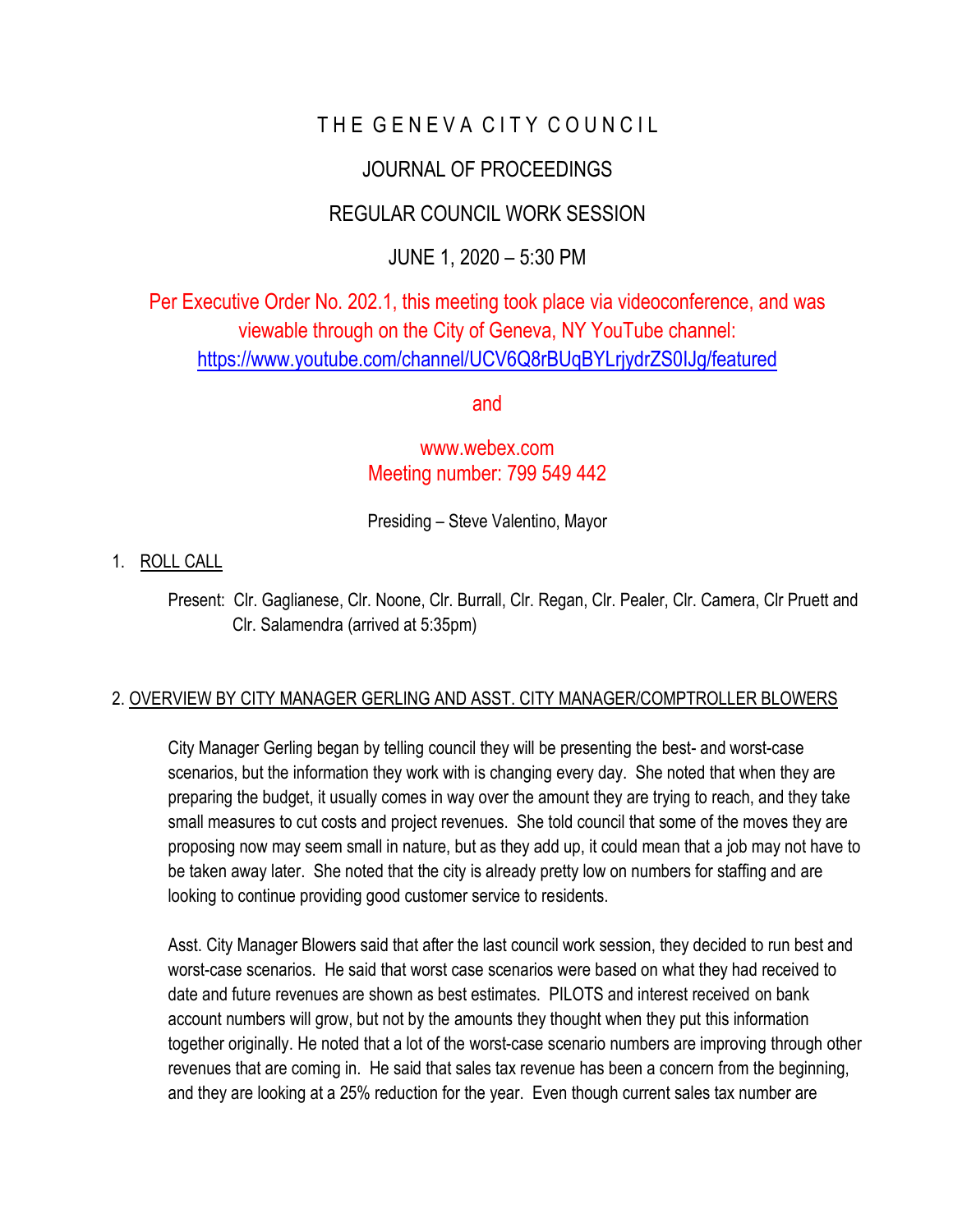down, he hopes that the numbers will pick up when everything opens back up. The concern with everything opening up is that another wave could come through and we may need to shut down again. He said that in terms of best-case scenarios, we are looking at what we would have if there was no COVID-19. He noted that some license fees collected at city hall are lower than usual, but staff feels that when we are open again, the people who have not been able to get out, will be coming in to pay those fees. He said that in a worst-case scenario for interfund transfers, we can choose not to make the transfers from one fund to another.

Mr. Blowers said that we will not have numbers for the water/sewer funds for a couple more weeks when we read the water meters.

Mr. Blowers said that some of the actions from city management so far have been: a freeze on discretionary spending, a hiring freeze, voluntary temporary layoffs, and retirement requests. He said that some items being reviewed to prepare for additional revenue loss are: items needing union negotiation such as reduced stipends or benefit payouts and rollover of vacation versus payouts, layoffs, water and sewer rate increases, and transfers between funds.

City Manager Gerling said we need a multi-tiered approach and to work with council to see where they are all coming from. She noted that the fund balance is designed for these types of emergencies with the idea of rebuilding it over the next few years. Communicating with council and getting guidance is critical. She told council that there are two resolutions before them tonight, one for the union represented employees and one for the non-represented employees. She said we are looking at a voluntary furlough period for 6-10 employees beginning June  $8<sup>th</sup>$  through July 31<sup>st</sup>. She said this would be about \$65-\$85,000 for this period. She said that the two resolutions give her the ability to sign a memorandum of understanding with the unions because this would be a change in their working contracts.

### 3. RESOLUTION APPROVING BENEFIT AGREEMENT WITH MANAGEMENT AND NON-REPRESENTED EMPLOYEES FOR VOLUNTARY TEMPORARY LAYOFF PROGRAM

City Manager Gerling presented the following resolution:

**WHEREAS,** the City Manager is recommending that Management and Non-Represented employees be offered voluntary temporary layoffs; and

**WHEREAS, Governor Cuomo** declared a Disaster Emergency in the State of New York to address the threat that COVID-19 poses to the health and welfare of its residents and visitors; and

**WHEREAS,** the COVID-19 pandemic is impacting sales tax receipts and other revenue sources for all counties and cities of New York State, including the City; and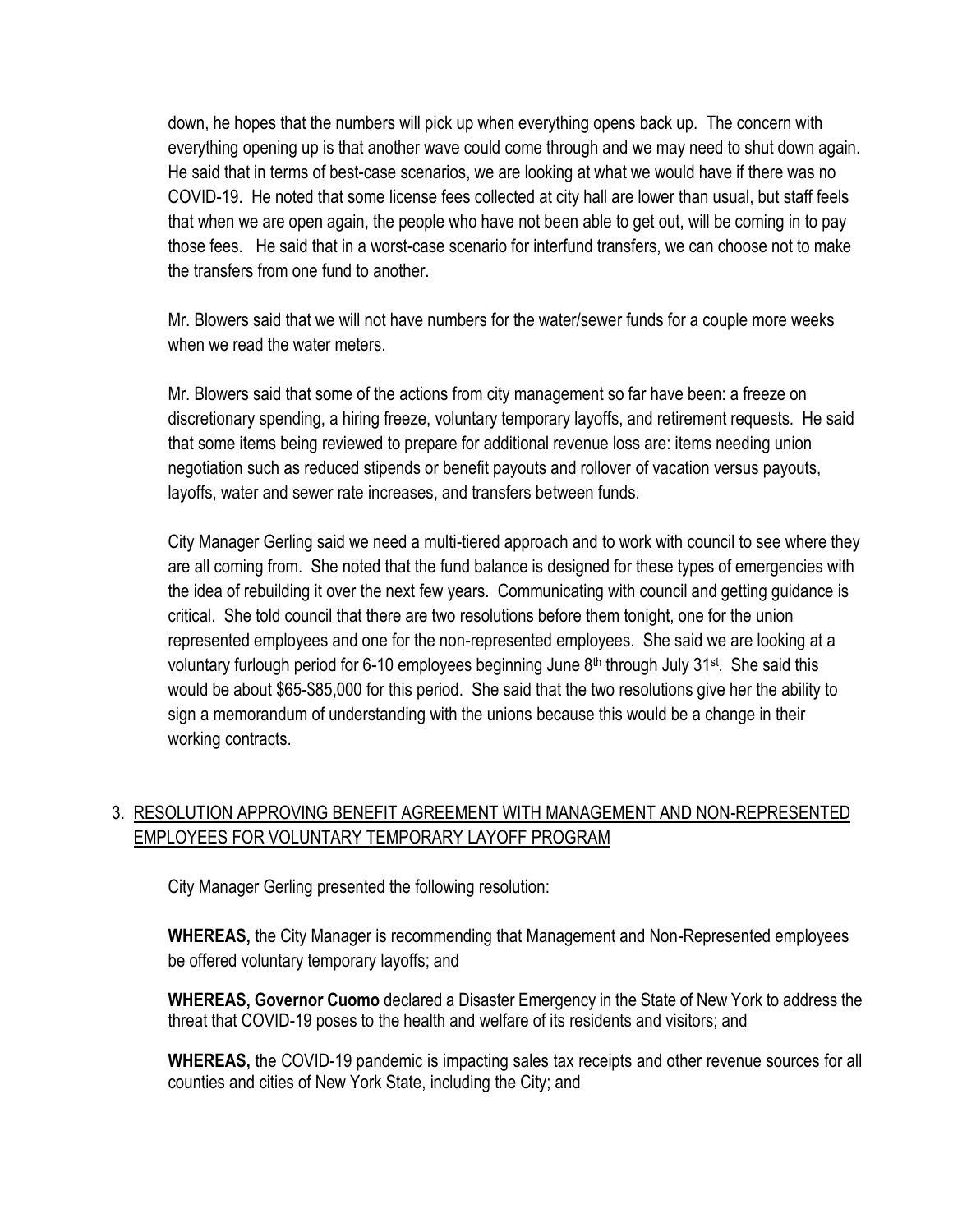**WHEREAS,** sales tax receipts are a primary revenue source of the City and are used to pay a portion of the City cost of services each year; and

**WHEREAS**, it is projected that the City will incur a budget deficit in 2020 such that expenses are expected to exceed revenues; and

**WHEREAS,** the City is taking actions to mitigate the sales tax revenue shortfall and other deficits impacting the 2020 budget, including implementation of a temporary layoff of Management and Non-Represented unit members for a period not to exceed July 31, 2020, but in a manner that ensures that the City continues to provide essential and non-essential governmental services consistent with the Executive Orders issued by Governor Cuomo; and

**WHEREAS, Management and Non-Represented** has acknowledged the management right of the City to determine the size of its workforce; and

**WHEREAS,** this City Council has reviewed the anticipated terms of said Benefit Agreement for Management and Non-Represented with regard to the Voluntary Temporary Layoff Program;

**NOW, THEREFORE BE IT RESOLVED,** that this City Council hereby approves the City Management and Non-Represented Benefit Agreement and also approves the expenditure of any funds necessary to implement same; and

**BE IT FURTHER RESOLVED,** that the City Manager, Assistant City Manager/Comptroller, and Assistant to the City Manager/Human Resource Director be and hereby are authorized to execute said anticipated Memorandum of Agreement on behalf of the City; and

**BE IT FURTHER RESOLVED,** that a copy of this resolution shall be provided to the City Manager, the City's Management and Non-Represented employees, elected officials, and the City's local and outside labor counsel.

When questioned, City Manager Gerling noted that the period ends July 31<sup>st</sup>, and the employees must be prepared to come back to work within three days' notice if needed before that date. The reason for voting on this is because it is a change in employee working conditions and the city will maintain their health insurance contributions during that time. Clr. Regan asked to clarify that this period falls under the CARES Act where these employees will be able to receive the additional \$600 while they are out.

When asked if every option possible was explored, City Manager Gerling said that this is one step in the journey that is a short-term solution that will result in some savings. She said that it was presented to city employees pending approval. Clr. Camera asked if the unions were approached to discuss a waiving of salary increases. City Manager Gerling said that staff will have a better picture of where we stand financially by June  $15<sup>th</sup>$  and other options can be looked into.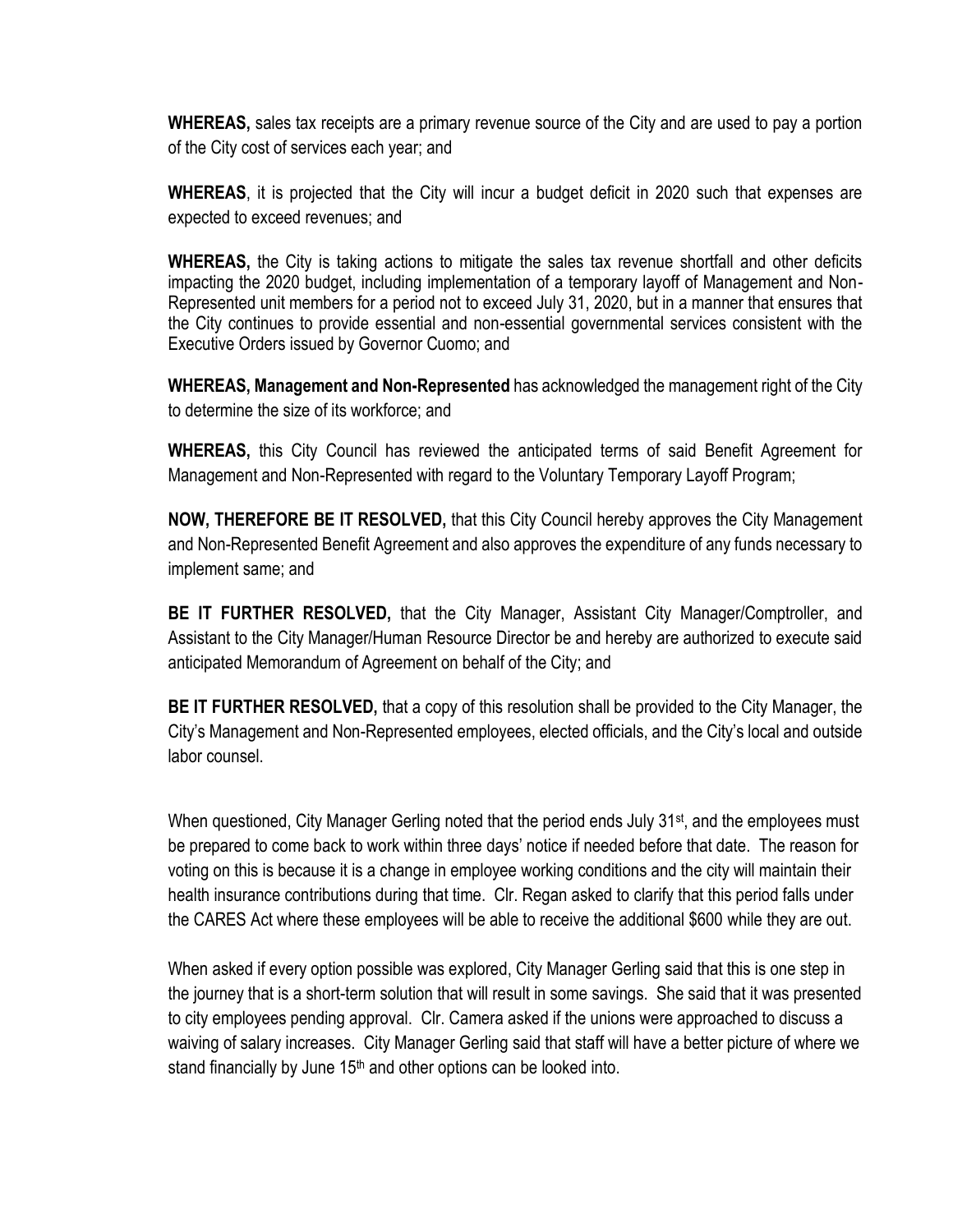### **ACTION TAKEN by Clr. Pruett; seconded by Clr. Regan MOVED THAT this resolution be approved MOTION CARRIED UNANIMOUSLY**

## 4. RESOLUTION APPROVING MEMORANDUM OF AGREEMENT WITH CSEA (CIVIL SERVICE EMPLOYEES ASSOCIATION, INC., LOCAL 1000, AFSCME, AFL-CIO, LOCAL 835, MUNICIPAL EMPLOYEES UNIT #7852-00; GENEVA PUBLIC WORKS EMPLOYEE'S UNIT #7852-02 AND GENEVA PUBLIC WORKS FOREMEN'S UNIT #7852-01) FOR VOLUNTARY TEMPORARY LAYOFF PROGRAM

City Manager Gerling presented the following resolution:

**WHEREAS,** the Civil Service Employees Association, Inc. ("CSEA") represents a bargaining unit consisting of blue and white collar employees of the City of Geneva ("City"); and

**WHEREAS, Governor Cuomo** declared a Disaster Emergency in the State of New York to address the threat that COVID-19 poses to the health and welfare of its residents and visitors; and

**WHEREAS,** the COVID-19 pandemic is impacting sales tax receipts and other revenue sources for all counties and cities of New York State, including the City; and

**WHEREAS,** sales tax receipts are a primary revenue source of the City and are used to pay a portion of the City cost of services each year; and

**WHEREAS**, it is projected that the City will incur a budget deficit in 2020 such that expenses are expected to exceed revenues; and

**WHEREAS,** the City is taking actions to mitigate the sales tax revenue shortfall and other deficits impacting the 2020 budget, including implementation of a temporary layoff of CSEA unit members for a period not to exceed July 31, 2020, but in a manner that ensures that the City continues to provide essential and non-essential governmental services consistent with the Executive Orders issued by Governor Cuomo; and

**WHEREAS,** the CSEA and the City are parties to a collective bargaining agreement that expires December 31, 2020; and

**WHEREAS,** CSEA has acknowledged the management right of the City to determine the size of its workforce; and

**WHEREAS,** the City and CSEA are negotiating a Memorandum of Agreement and as it relates to the impact of the City's decision to implement temporary layoffs of certain City employees represented by CSEA; and

**WHEREAS,** this City Council has reviewed the anticipated terms of said Memorandum of Agreement with regard to the Voluntary Temporary Layoff Program;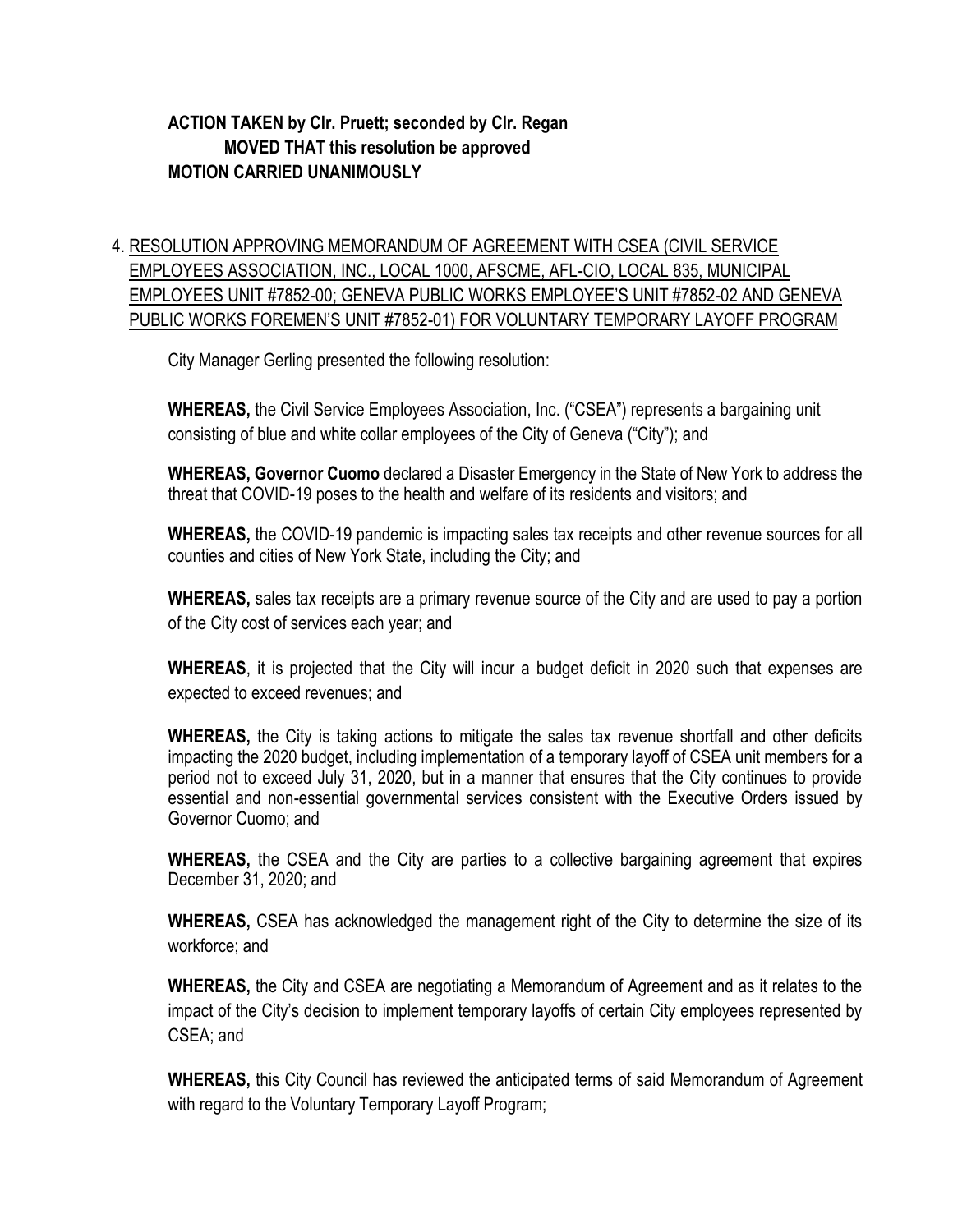**NOW, THEREFORE BE IT RESOLVED,** that this City Council hereby approves the City entering into the Memorandum of Agreement with CSEA and also approves the expenditure of any funds necessary to implement same; and

**BE IT FURTHER RESOLVED,** that the City Manager, Assistant City Manager/Comptroller, and Assistant to the City Manager/Human Resource Director be and hereby are authorized to execute said anticipated Memorandum of Agreement on behalf of the City; and

**BE IT FURTHER RESOLVED,** that a copy of this resolution shall be provided to the City Manager, the City's department heads and elected officials, the City's local and outside labor counsel, and the CSEA Unit Presidents and Representative.

Clr Gaglianese said he is a little angry that council has waited so long to see this option. He feels more money could have been saved if this had been presented weeks ago. He does not want to see any DPW employees lost because council is dedicated to keeping our city beautiful. City Manager Gerling noted that this is a voluntary furlough, and even though we did not move on this sooner, there is no reason not to move on it now to incur any savings possible. Mr. Blowers said that his and the City Manager's goal was to not have layoffs, and maybe some who request this voluntary furlough may not be able to take advantage due to staffing issues. He noted that layoffs are not an option for them at this point, but if that becomes the only option, it would not be a hand selection. Because of the unions, it would be based on seniority and positions.

Clr. Camera said that he would rather see the entire workforce forego their 3% raises in 2021 so everyone is helping rather than just a few.

When Clr. Pruett questioned why costs wouldn't go down if less people were receiving a paycheck, Mr. Blowers reminded everyone that debt cost remains the same as well as employee benefits.

**ACTION TAKEN by Clr. Pruett; seconded by Clr. Regan MOVED THAT this resolution be approved ROLL CALL VOTE: Aye – Clr. Gaglianese, Clr. Noone, Clr. Pealer, Clr. Burrall, Clr. Regan, Clr. Salamendra, Mayor Valentino, and Clr Pruett Nay – C**lr**. Camera MOTION CARRIED**

5. NEW BUSINESS – Mayor Valentino asked if anyone had anything they would like to discuss at this time.

When Clr. Pruett asked about assessments, Mr. Blowers told everyone that the Board of Assessment Review will meet the third Tuesday in June, and applications for residents are available online.